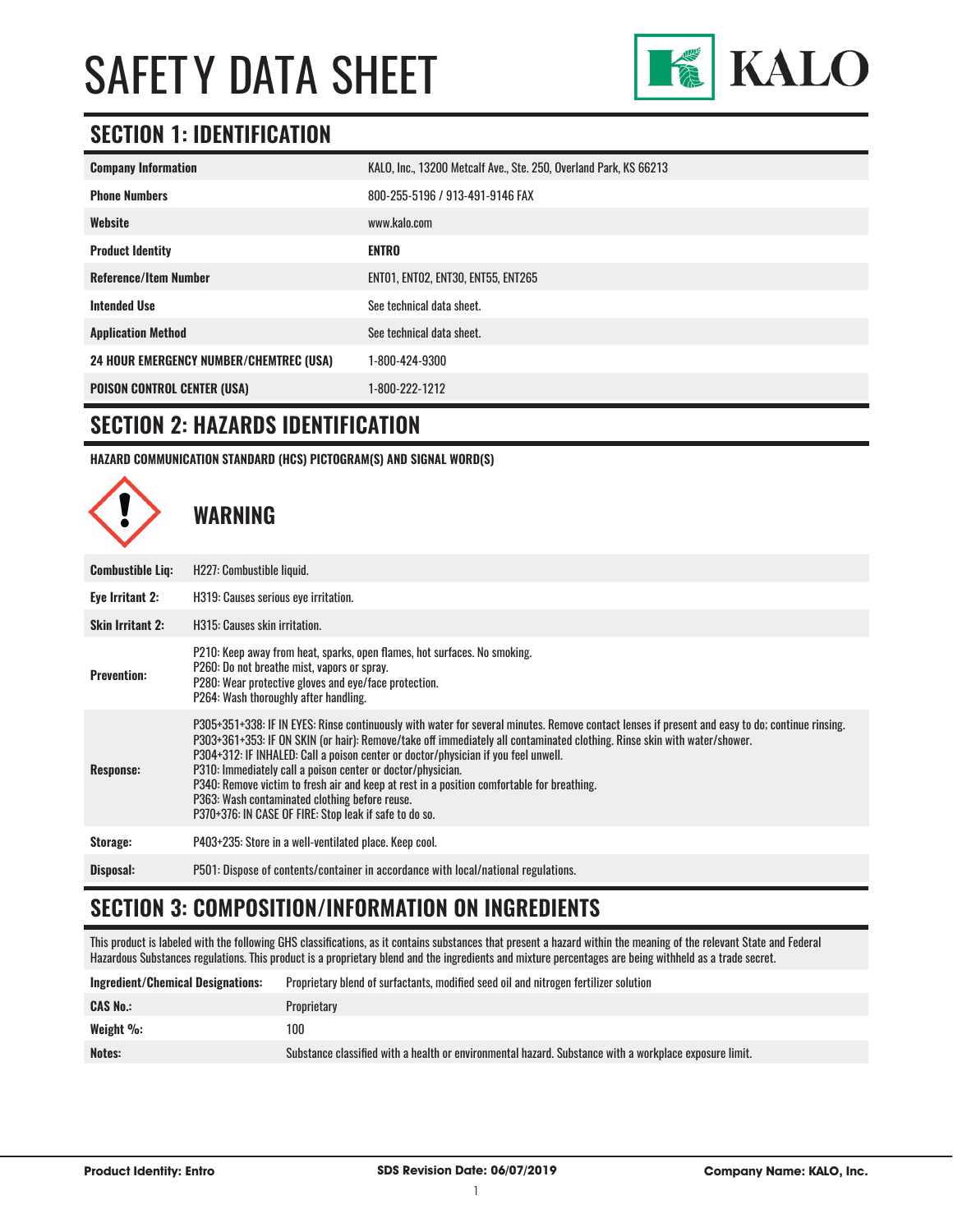

#### **SECTION 4: FIRST AID MEASURES**

#### **[DESCRIPTIONS]**

| General:     | In all cases of doubt, or when symptoms persist, seek medical attention. Never give anything by mouth to an unconscious person.                                                                                                         |
|--------------|-----------------------------------------------------------------------------------------------------------------------------------------------------------------------------------------------------------------------------------------|
| Inhalation:  | Remove to fresh air. Keep patient warm and at rest. If breathing is irregular or stopped, give artificial respiration. If unconscious, place in the recovery<br>position and obtain immediate medical attention. Give nothing by mouth. |
| Eyes:        | Irrigate copiously with clean fresh water for at least 10 minutes, holding the eyelids apart and seek medical attention.                                                                                                                |
| <b>Skin:</b> | Remove contaminated clothing. Wash skin thoroughly with soap and water or use a recognized skin cleanser. Do NOT use solvents or thinners.                                                                                              |
| Ingestion:   | If accidentally swallowed, obtain immediate medical attention. Keep at rest. Do NOT induce vomiting.                                                                                                                                    |
|              | [MOST IMPORTANT SYMPTOMS AND EFFECTS, BOTH ACUTE AND DELAYED]                                                                                                                                                                           |
| Overview:    | No adverse symptoms or effects anticipated under normal handling conditions. See Section 2 for further details.                                                                                                                         |
| Eyes:        | Causes serious eye irritation.                                                                                                                                                                                                          |
| Skin:        | Causes skin irritation.                                                                                                                                                                                                                 |

#### **SECTION 5: FIREFIGHTING MEASURES**

| <b>Extinguishing Media:</b>     | Alcohol resistant foam, CO <sup>2</sup> , powder, or water spray. Do not use water jet.                                                                                                                                                                                                                                                                |
|---------------------------------|--------------------------------------------------------------------------------------------------------------------------------------------------------------------------------------------------------------------------------------------------------------------------------------------------------------------------------------------------------|
| <b>Special Hazards:</b>         | Avoid breathing dust, fume, mist, vapors and spray. Irritating or toxic substances may be emitted upon thermal decomposition. Thermal<br>decomposition products may include oxides of carbon as well as smoke and fume. Never use welding or cutting torches on or near container,<br>even if empty.                                                   |
| <b>Advice For Firefighters:</b> | Evacuate area. Prevent contamination from run-off of adjacent areas, streams, drinking water and sewers. Do not flush down sewers or other<br>drainage systems. Exposed firefighters must wear standard protective equipment and in enclosed areas self-contained breathing apparatus.<br>Use water-spray to cool fire-exposed surfaces and personnel. |

### **SECTION 6: ACCIDENTAL RELEASE MEASURES**

| <b>Precautions/Procedures:</b>                                         | Keep all sources of ignition away from spill/release. In case of a major spill or spillage in a confined space evacuate the area and<br>check vapor levels.                                                                                                                                                                                                                                                                                                                                                                                                                                                                                                               |
|------------------------------------------------------------------------|---------------------------------------------------------------------------------------------------------------------------------------------------------------------------------------------------------------------------------------------------------------------------------------------------------------------------------------------------------------------------------------------------------------------------------------------------------------------------------------------------------------------------------------------------------------------------------------------------------------------------------------------------------------------------|
| <b>Environmental Precautions:</b>                                      | Do not allow spills to enter drains or water courses.                                                                                                                                                                                                                                                                                                                                                                                                                                                                                                                                                                                                                     |
| <b>Methods and Material For</b><br><b>Containment and Cleaning Up:</b> | Ventilate the area and avoid breathing vapors. Take the personal protective measures listed in Section 8. Contain and absorb spillage<br>with non-combustible materials (e.g. sand/earth/vermiculite). Place in closed containers outside buildings and dispose of according<br>to the Waste Regulations (see Section 13). Clean, preferably with a detergent. Do not use solvents. Do not allow spills to enter drains<br>or water courses. If drains, sewers, streams or lakes are contaminated, inform the local water company immediately. In the case of<br>contamination of rivers, streams, or lakes, the Environmental Protection Agency should also be informed. |

### **SECTION 7: HANDLING AND STORAGE**

| <b>Precautions For Safe Handling:</b> | Handle containers carefully to prevent damage and spillage. Do not get in eyes, on skin, or on clothing. Do not breathe vapors or<br>mists. Keep container closed. Use only with adequate ventilation. Use good personal hygiene practices. Wash hands before eating,<br>drinking, smoking. Remove contaminated clothing and wash before reuse. Destroy contaminated belts and shoes and other items<br>that cannot be decontaminated. Have eyewash accessible to use in handling area. See Section 2 for further details. |
|---------------------------------------|----------------------------------------------------------------------------------------------------------------------------------------------------------------------------------------------------------------------------------------------------------------------------------------------------------------------------------------------------------------------------------------------------------------------------------------------------------------------------------------------------------------------------|
| <b>Conditions For Safe Storage:</b>   | Store in tightly closed containers in dry, well-ventilated area, away from excessive heat and incompatibles.<br>See Section 2 for further details.                                                                                                                                                                                                                                                                                                                                                                         |
| <b>Incompatible Materials:</b>        | Strong oxidizers, strong acids, strong bases.                                                                                                                                                                                                                                                                                                                                                                                                                                                                              |
| <b>Specific End Use(s):</b>           | See technical data sheet.                                                                                                                                                                                                                                                                                                                                                                                                                                                                                                  |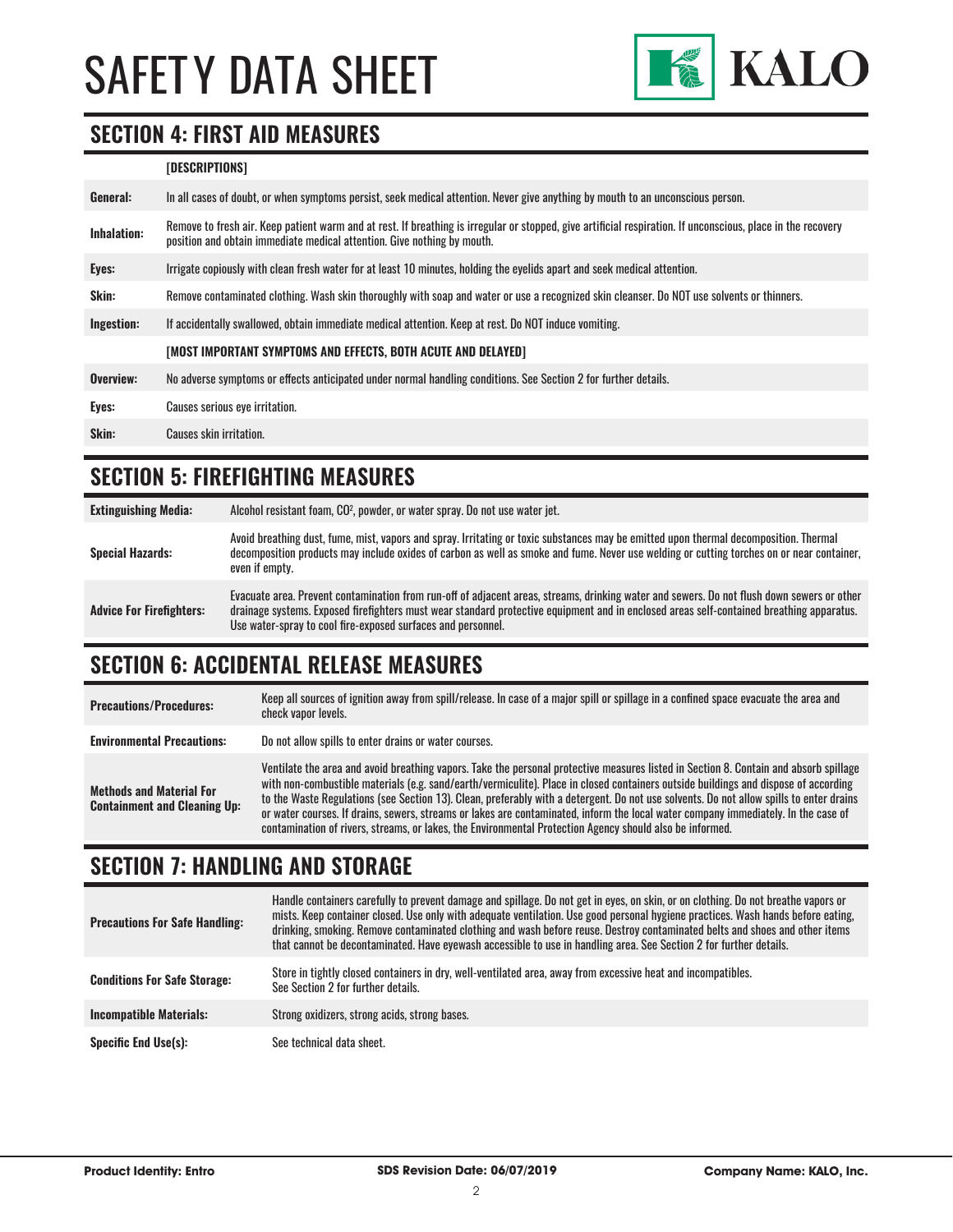

### **SECTION 8: EXPOSURE CONTROLS/PERSONAL PROTECTION**

| <b>Exposure Data:</b> |  |
|-----------------------|--|
|-----------------------|--|

**Exposure Data:** This product contains the following ingredient with established limits for exposure under OSHA, ACGIH and/or NIOSH.

| <b>CAS No.</b> | Ingredient       | <b>Source</b> | Value                                                               |
|----------------|------------------|---------------|---------------------------------------------------------------------|
|                |                  | <b>OSHA</b>   | TWA: 15 mg/m <sup>3</sup> (total) / TWA: 5 mg/m <sup>3</sup> [resp] |
| 0000056-81-5   | Glycerol         | ACGIH         | TWA: $3 \text{ mg/m}^3$ (resp) / $10 \text{ mg/m}^3$ [mist]         |
|                |                  | <b>NIOSH</b>  | <b>No Established RELs</b>                                          |
| <b>CAS No.</b> | Ingredient       | <b>Source</b> | Value                                                               |
|                |                  | <b>OSHA</b>   | TWA: $100$ ppm ( $300$ mg/m <sup>3</sup> )                          |
| 0000071-36-3   | Butan-1-o1       | ACGIH         | TWA: 15 ppm / Ceiling: 30 ppm                                       |
|                |                  | <b>NIOSH</b>  | $C$ 500 ppm (150 mg/m <sup>3</sup> ) [skin]                         |
| <b>CAS No.</b> | Ingredient       | <b>Source</b> | Value                                                               |
|                |                  | <b>OSHA</b>   | <b>No Established RELs</b>                                          |
| 0000111-42-2   | Diethanolamine   | <b>ACGIH</b>  | TWA: 2 mg/m <sup>3</sup> [skin 2B] / Revised 2009; 2010             |
|                |                  | NIOSH         | TWA: $3$ ppm $(15 \text{ mg/m}^3)$                                  |
| <b>CAS No.</b> | Ingredient       | <b>Source</b> | Value                                                               |
| 0000111-76-2   | 2-Butoxy-ethanol | <b>OSHA</b>   | TWA: 50 ppm $(240 \text{ mg/m}^3)$ [skin]                           |
|                |                  | <b>ACGIH</b>  | TWA: 20 ppm / Revised 2003                                          |
|                |                  |               |                                                                     |

**Carcinogen Data:** This product contains the following ingredients (at greater than 0.1%) that are suspected of being or known to be a carcinogen under OSHA, NTP or IARC.

| VALUILUEUIL DALA.            | <u>HID MARIT CONTRAINS CHO IONOHING INGLOUDILO (UC GLOUDI CHUILO). IZO CHUC ULO SUSMOOLOU MONIG OL INIOHIL CO MO U VULOGON UNUOI OOHIN, ITTL OL INIIO.</u>                                                                                                                                                                             |
|------------------------------|----------------------------------------------------------------------------------------------------------------------------------------------------------------------------------------------------------------------------------------------------------------------------------------------------------------------------------------|
|                              | <b>[EXPOSURE CONTROLS]</b>                                                                                                                                                                                                                                                                                                             |
| <b>Respiratory:</b>          | If workers are exposed to concentrations above the exposure limit, they must use the appropriate certified respirators.                                                                                                                                                                                                                |
| Eyes:                        | Wear safety eyewear (e.g. safety spectacles/goggles/visors) to protect against the splash of liquids.                                                                                                                                                                                                                                  |
| Skin:                        | Overalls, which cover the body, arms, and legs, should be worn. Skin should not be exposed. All parts of the body should be washed after contact.                                                                                                                                                                                      |
| <b>Engineering Controls:</b> | Provide adequate ventilation. Where reasonably practicable, this should be achieved by the use of local exhaust ventilation and good general<br>extraction. If these are not sufficient to maintain concentrations of particulates, and any vapor below occupational exposure limits, suitable<br>respiratory protection must be worn. |
| <b>Other Work Practices:</b> | Contains mineral oil. The exposure limits for oil mist are 5 mg/m <sup>3</sup> OSHA PEL, and 10 mg/m <sup>3</sup> ACGIH.                                                                                                                                                                                                               |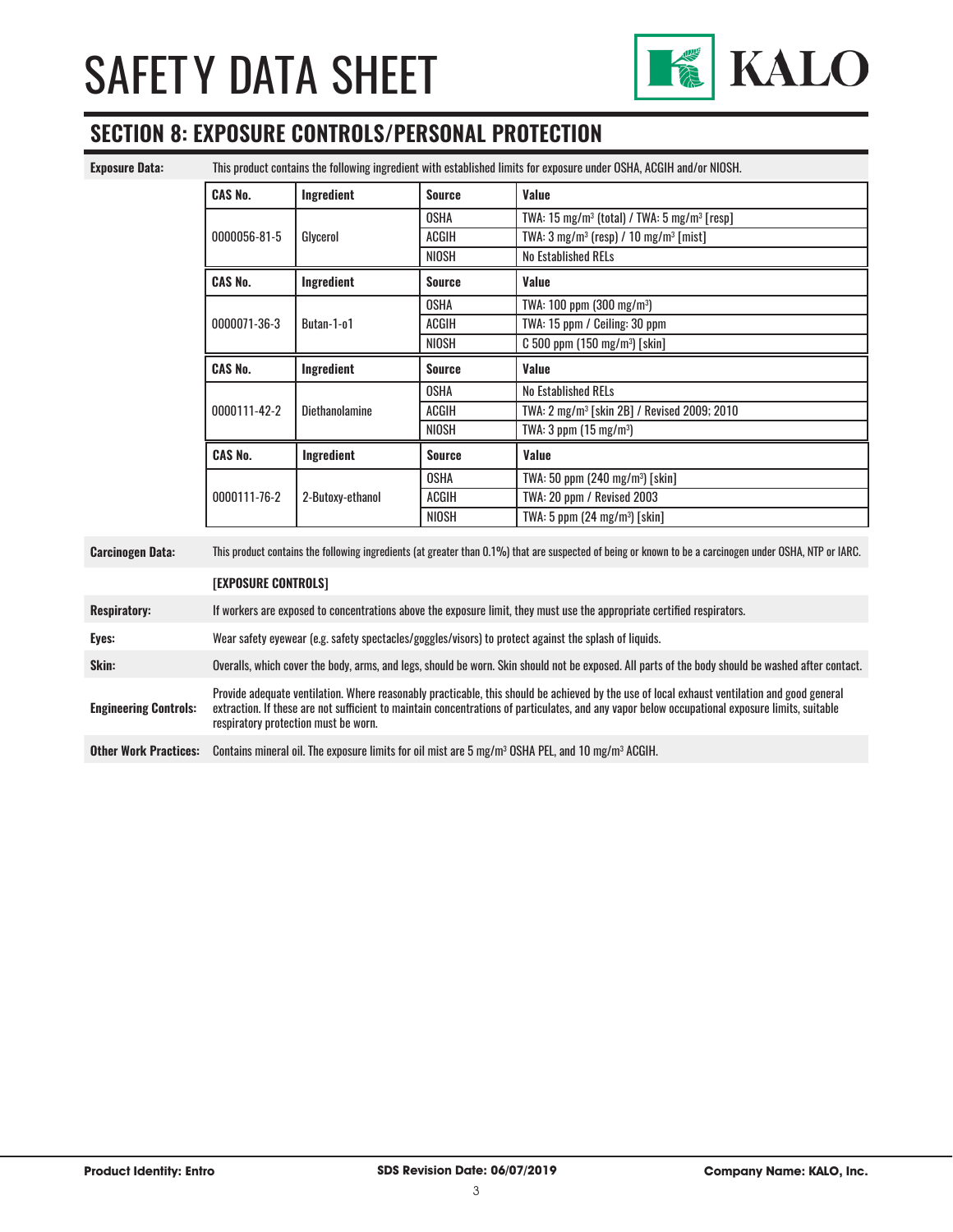

### **SECTION 9: PHYSICAL AND CHEMICAL PROPERTIES**

| Appearance:                                       | <b>Slightly Hazy Pale Yellow Liquid</b> |
|---------------------------------------------------|-----------------------------------------|
| Odor:                                             | Ammonia                                 |
| <b>Odor Threshold:</b>                            | <b>Not Measured</b>                     |
| pH:                                               | $8.4 - 8.7$                             |
| <b>Specific Gravity:</b>                          | 1.10-1.13 @ 20°C                        |
| <b>Flashpoint:</b>                                | >141ºF (>61ºC) Tag Closed Cup           |
| <b>Solubility in Water:</b>                       | <b>Not Measured</b>                     |
| Viscosity (cSt):                                  | <b>Not Measured</b>                     |
| $VOC\%$ :                                         | <b>Not Measured</b>                     |
| Vapor Pressure (Pa):                              | <b>Not Measured</b>                     |
| <b>Vapor Density:</b>                             | <b>Not Measured</b>                     |
| <b>Melting/Freezing Points:</b>                   | <b>Not Measured</b>                     |
| Initial Boiling Point/Range (OF/OC):              | <b>Not Measured</b>                     |
| <b>Flammability (Solid, Gas):</b>                 | <b>Not Measured</b>                     |
| <b>Upper Flammability/Explosive Limits:</b>       | <b>Not Measured</b>                     |
| Lower Flammability/Explosive Limits:              | <b>Not Measured</b>                     |
| <b>Decomposition Temperature:</b>                 | <b>Not Measured</b>                     |
| <b>Auto-Ignition Temperature:</b>                 | <b>Not Measured</b>                     |
| Partition Co-Efficient n-octanol/water (Log Kow): | <b>Not Measured</b>                     |
| <b>Evaporation Rate (Ether=1):</b>                | <b>Not Measured</b>                     |
| Other:                                            | No other relevant information.          |

### **SECTION 10: STABILITY AND REACTIVITY**

| <b>Reactivity:</b>                       | Not chemically reactive.                                                                                |
|------------------------------------------|---------------------------------------------------------------------------------------------------------|
| <b>Chemical Stability:</b>               | Stable under normal ambient and anticipated conditions of use.                                          |
| <b>Hazardous Reactions:</b>              | Hazardous reactions not anticipated.                                                                    |
| <b>Conditions To Avoid:</b>              | Extended exposure to high temperatures can cause decomposition. Avoid all possible sources of ignition. |
| <b>Incompatible Materials:</b>           | Strong oxidizers, strong acids, strong bases.                                                           |
| <b>Hazardous Decomposition Products:</b> | Not anticipated under normal conditions of use.                                                         |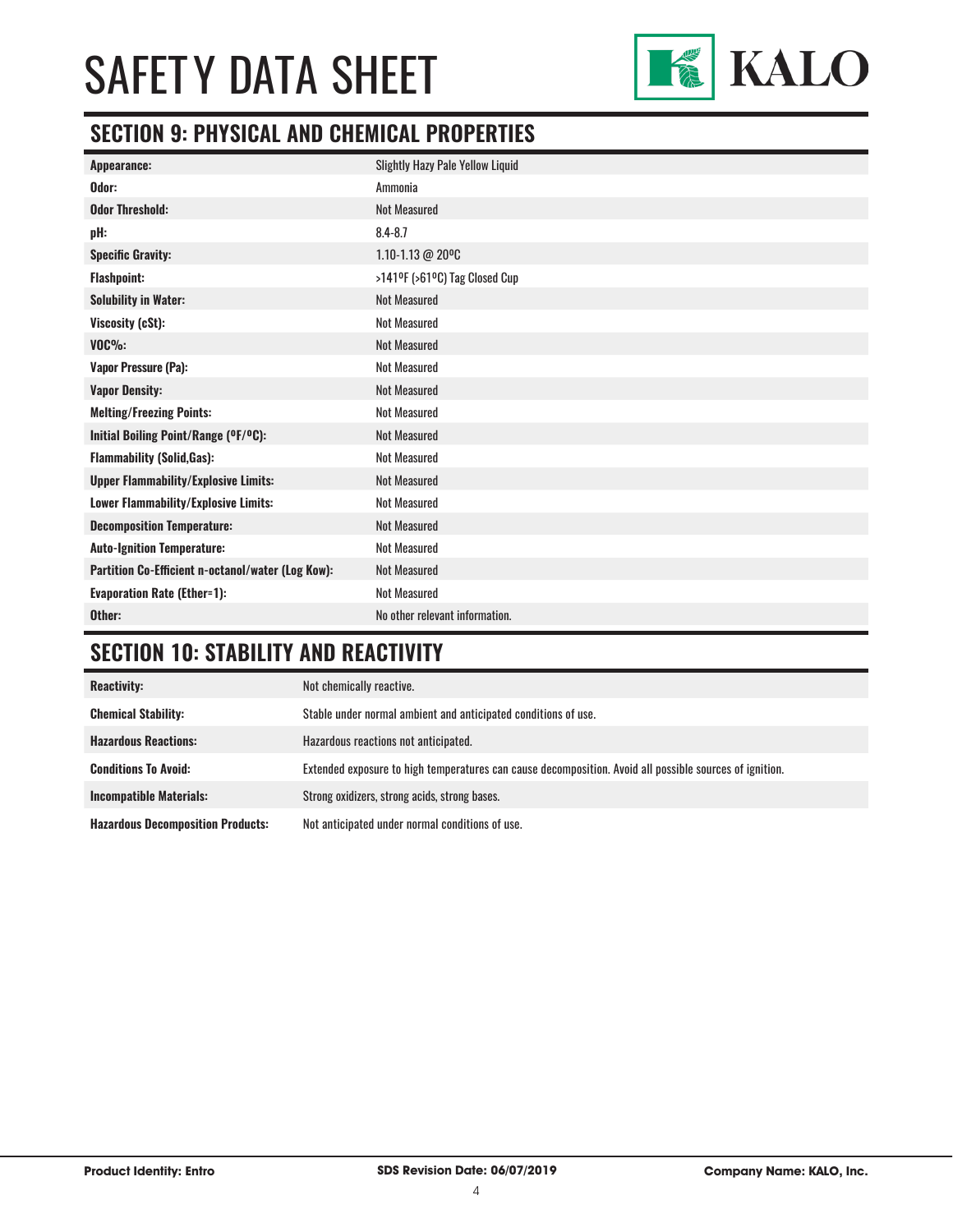

#### **SECTION 11: TOXICOLOGICAL INFORMATION**

|                                                                   | [ACUTE TOXICITY ESTIMATE]                                                            |                          |
|-------------------------------------------------------------------|--------------------------------------------------------------------------------------|--------------------------|
| Ingredients:                                                      | Proprietary Blend of Surfactants, Modified Seed Oil and Nitrogen Fertilizer Solution |                          |
| Oral LD50mg/kg:                                                   | >5,000.00 (rat) / Category: NA                                                       |                          |
| Skin LD50mg/kg:                                                   | >5,000.00 (rabbit) / Category: NA                                                    |                          |
| Inhalation Vapor LC50mg/L/4hr:                                    | No Data Available                                                                    |                          |
| Inhalation Dust/Mist LC50mg/L/4hr:                                | No Data Available                                                                    |                          |
| <b>ITEM</b>                                                       | <b>HAZARD</b>                                                                        | <b>CATEGORY</b>          |
| <b>Acute Toxicity (mouth):</b>                                    | Not Applicable                                                                       | $-$                      |
| <b>Acute Toxicity (skin):</b>                                     | Not Applicable                                                                       | $\overline{\phantom{a}}$ |
| <b>Acute Toxicity (inhalation):</b>                               | Not Applicable                                                                       | $\overline{\phantom{a}}$ |
| <b>Skin Corrosion/Irritation:</b>                                 | <b>Causes skin irritation.</b>                                                       | $\overline{2}$           |
| <b>Eye Damage/Irritation:</b>                                     | <b>Causes serious eye damage.</b>                                                    | $\overline{2}$           |
| <b>Sensitization (respiratory):</b>                               | Not Applicable                                                                       | $\overline{\phantom{a}}$ |
| <b>Sensitization (skin):</b>                                      | Not Applicable                                                                       | $\overline{\phantom{a}}$ |
| <b>Germ Toxicity:</b>                                             | Not Applicable                                                                       | $\overline{a}$           |
| <b>Carcinogenicity:</b>                                           | Not Applicable                                                                       | $\overline{\phantom{a}}$ |
| <b>Reproductive Toxicity:</b>                                     | Not Applicable                                                                       | $\overline{\phantom{a}}$ |
| Specific Target Organ Systemic Toxicity-Single Exposure:          | Not Applicable                                                                       | $\overline{\phantom{a}}$ |
| <b>Specific Target Organ Systemic Toxicity-Repeated Exposure:</b> | Not Applicable                                                                       | $-$                      |
| <b>Aspiration Hazard:</b>                                         | <b>Not Applicable</b>                                                                | $\overline{\phantom{a}}$ |

### **SECTION 12: ECOLOGICAL INFORMATION**

| Toxicity:                              | No additional information provided for this product.                 |  |
|----------------------------------------|----------------------------------------------------------------------|--|
| <b>Aquatic Ecotoxicity:</b>            | This product is not expected to be toxic to the aquatic environment. |  |
| <b>Persistence and Degradability:</b>  | There is no data available on the preparation itself.                |  |
| <b>Bioaccumulative Potential:</b>      | Not measured.                                                        |  |
| <b>Mobility In Soil:</b>               | No data available.                                                   |  |
| <b>Results of PBT and vPvB Assess:</b> | This product contains no PBT/vPvB chemicals.                         |  |
| <b>Other Adverse Effects:</b>          | No data available.                                                   |  |

#### **SECTION 13: DISPOSAL CONSIDERATIONS**

**Waste Treatment Methods:**

Do not allow into drains or water courses. Wastes and emptied containers should be disposed of in accordance with regulations made under the Control of Pollution Act and the Environmental Protection Act. Using information provided in this data sheet advice should be obtained from the Waste Regulation Authority, whether the special waste regulations apply. Dispose of contents in accordance with local and national regulations.